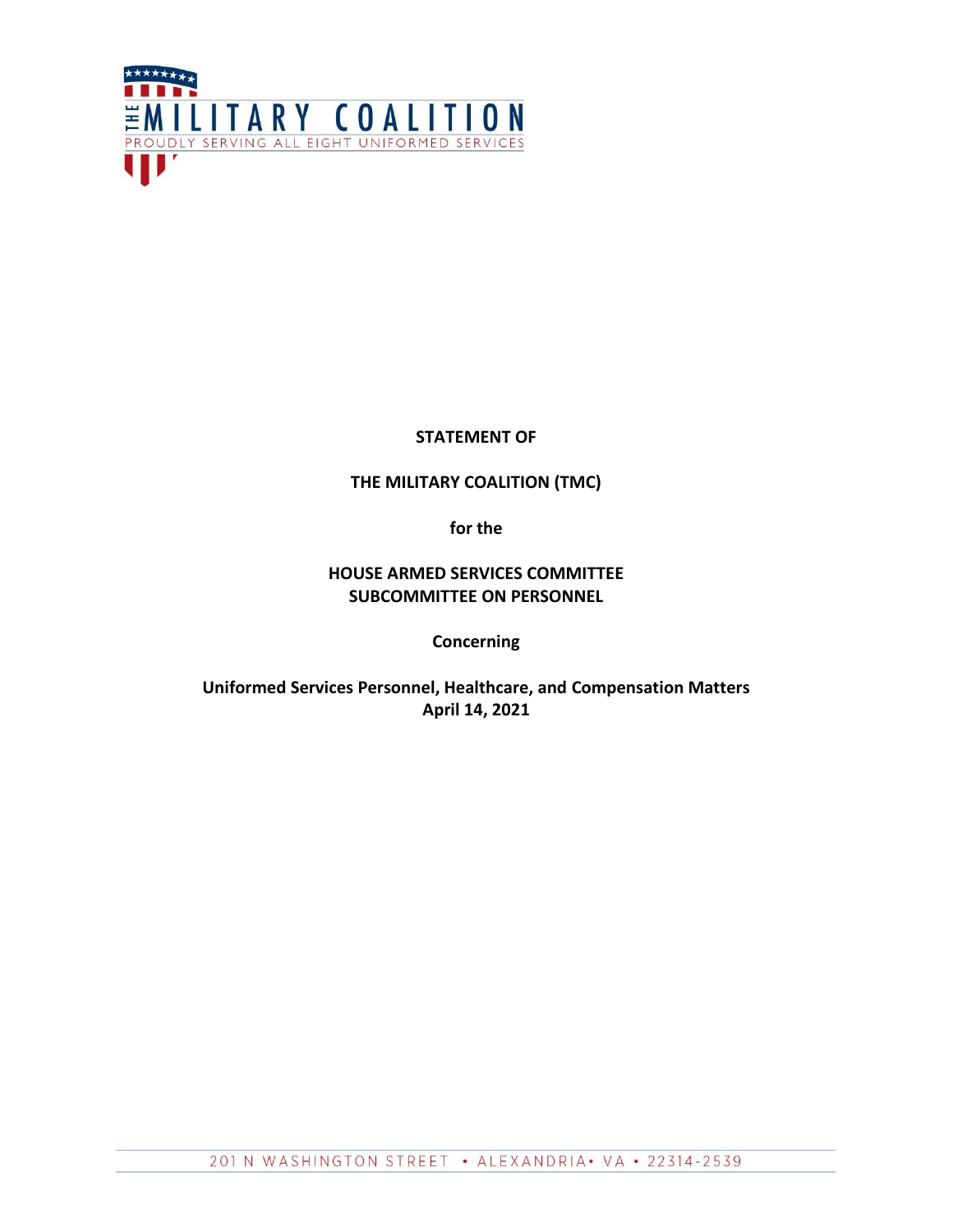MADAM CHAIRWOMAN, MR. RANKING MEMBER, AND DISTINGUISHED MEMBERS OF THE SUBCOMMITTEE, The Military Coalition (TMC), a consortium of nationally prominent uniformed services and veterans' organizations, is grateful to the committee for this opportunity to express our views concerning personnel and compensation issues affecting the uniformed services community. This statement provides the collective views of the following military and veterans' organizations, which represent approximately 5.5 million current and former members of the eight uniformed services, plus their families and survivors.

## The Military Coalition:

Army Aviation Association of America (AAAA) Air Force Association (AFA) Air Force Sergeants Association (AFSA) Association of Military Surgeons of the United States (AMSUS) Association of the United States Army (AUSA) Blinded Veterans Association (BVA) Chief Warrant Officers Association of the US Coast Guard (CWOA) Commissioned Officers Association of the U.S. Public Health Service, Inc. (COA) Enlisted Association of the National Guard of the United States (EANGUS) Fleet Reserve Association (FRA) Gold Star Wives of America (GSW) Iraq Afghanistan Veterans Association (IAVA) Jewish War Veterans of the United States of America (JWV) Marine Corps League (MCL) Marine Corps Reserve Association (MCRA) Military Chaplains Association of the United States of America (MCA) Military Officers Association of America (MOAA) Military Order of the Purple Heart (MOPH) National Guard Association of the United States (NGAUS) National Military Family Association (NMFA) Naval Enlisted Reserve Association (NERA) Non Commissioned Officers Association (NCOA) Reserve Organization of America (ROA) Tragedy Assistance Program for Survivors (TAPS) The Retired Enlisted Association (TREA) The Independence Fund (TIF) United States Army Warrant Officers Association (USAWOA) USCG Chief Petty Officers Association (CPOA) Veterans of Foreign Wars (VFW) VetsFirst, United Spinal Association Wounded Warrior Project (WWP)

The Military Coalition, Inc. does not receive any grants or contracts from the federal government.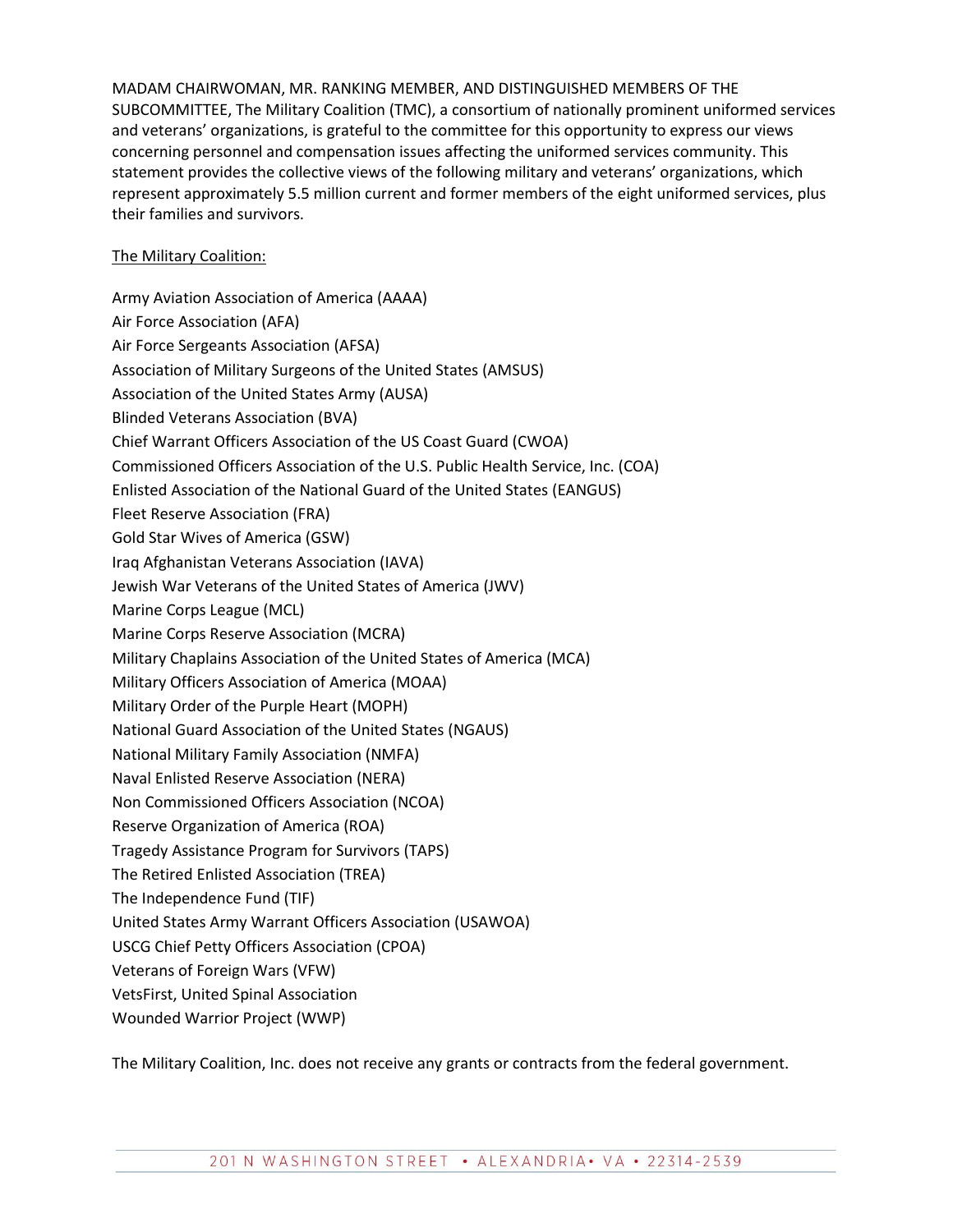# Continuing Resolutions

TMC thanks the Congress and the Personnel Subcommittee for your efforts in recent years to overcome the arbitrary budget caps – the product of sequestration legislation – in favor of a more responsible approach to funding national defense, to include the requirements for our military personnel, their families, Defense Department civilians, and other critical programs. In addition, continuing resolutions cause budget instability and degrade readiness for the Armed Forces. Thus, we begin our set of recommendations for the Subcommittees with an overarching request for an on-time National Defense Authorization Act and on-time appropriations for Defense and Military Construction and Veterans Affairs.

# Currently Serving Issues

## **Military Force Levels**

TMC urges the Subcommittee to sustain needed personnel strengths in both active and reserve components and to ensure associated funding for approved force levels to meet national security strategy requirements, requisite training, and dwell-time needs. The Coalition thanks the Subcommittee for its attention in this area, as demonstrated in previous National Defense Authorization Acts (NDAAs).

## **Uniformed Services Pay Raise**

TMC appreciates the Subcommittee's commitment in recent years to keep uniformed services pay increases commensurate with service, and aligned with private sector wage increases as determined by the Bureau of Labor Statistics through their Employment Cost Index (ECI) – currently 2.7 percent for FY 2022 (as reported in October 2020). We request the Subcommittee's support for this military pay raise, and seek full restoration of previously capped pay raises resulting in a cumulative gap of 2.6 percent.

#### **Basic Allowance for Housing**

Basic Allowance for Housing (BAH) is an essential component of regular military compensation and is applicable to all eight of the uniformed services. TMC applauds Congress' action to protect BAH in recent years. The Coalition urges the Subcommittee to continue sustaining current applicable BAH calculations for all service members and endeavor to restore BAH rates to match 100 percent of median housing costs, thus eliminating the 5 percent out-of-pocket costs to the service members and their families. This is especially important with rising housing costs since the pandemic.

#### **Sexual Harassment and Assault Prevention**

We want to thank Congress for continuing to focus on eliminating sexual assault and harassment. TMC requests Congress to:

- Monitor the operations, findings and recommendations of the Independent Review Commission on Sexual Assault.
- Continue to support enhanced survivor protections, policies and laws that protect survivors from reprisal and retribution.
- Establish a 90-day time standard to complete investigations, administrative actions, and judicial procedures to ensure timely resolution of sexual harassment and assault allegations with the appropriate medical, legal and investigative resources to meet that standard.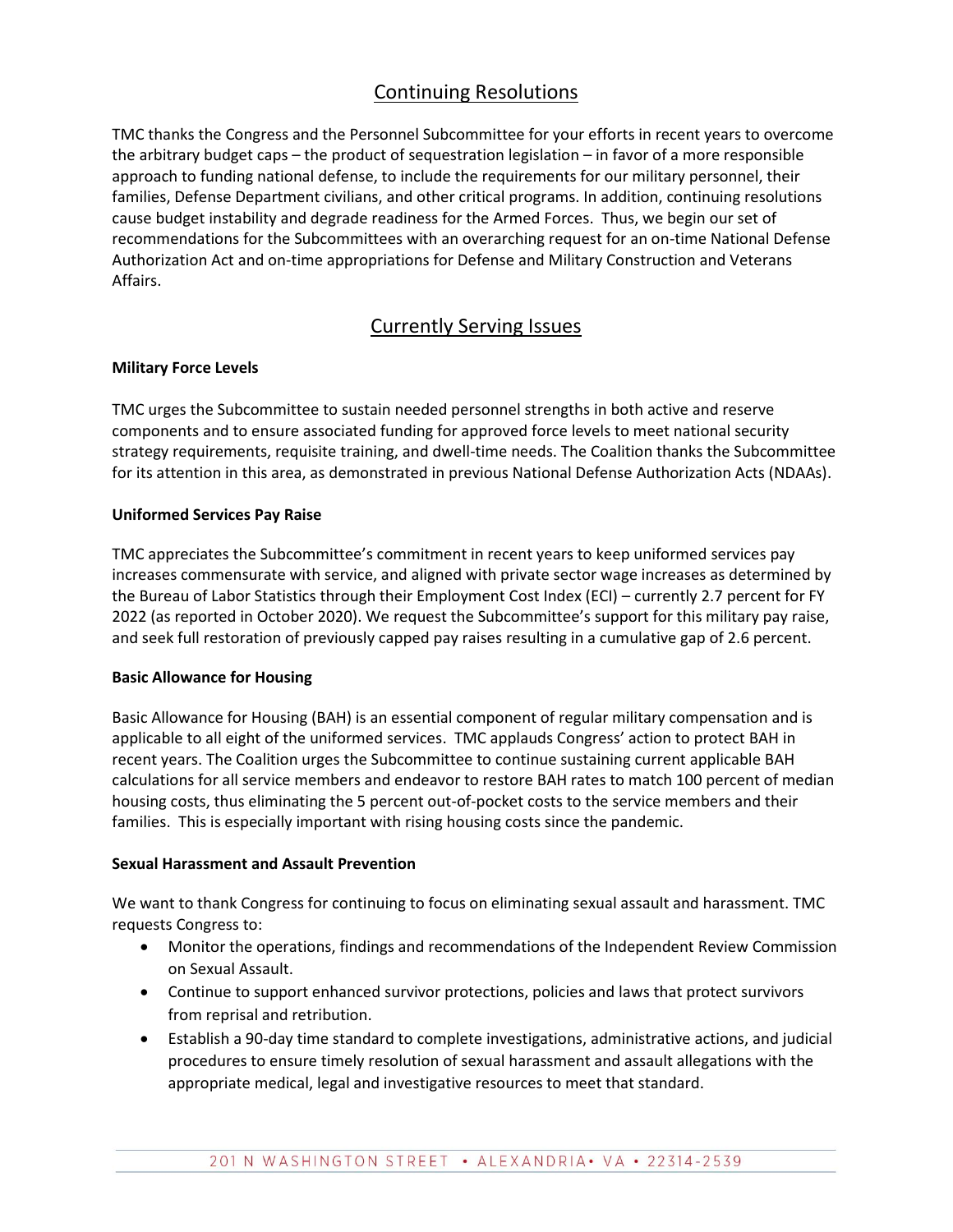Facilitate cultural change across the uniformed services to end sexual harassment, sexual assault and sexism.

# Retirement Issues

## **Concurrent Receipt**

TMC Supports legislation authorizing the immediate payment of *full* military retired pay based on rank and length of service, in addition to veterans' disability compensation for service-earned disabilities. Concurrent receipt refers to the simultaneous receipt of two types of monetary benefits: military retired pay from the DoD, and disability compensation from the Department of Veterans Affairs. There are two types of disability payments:

**1) Combat-Related Special Compensation (CRSC):** paid to military retirees who have a combatrelated disability and *do not have their military retired pay reduced in order to receive VA disability compensation*.

**2) Concurrent Retirement and Disability Pay (CRDP**): military retirees with 20 or more years of service and a 50 percent or higher service-connected disability rating have concurrent receipt. All CRDP *medically retired with less than 20 years of service (Chapter 61) are not eligible for concurrent receipt.*

The Coalition strongly supports the enactment of legislation that authorizes comprehensive expansion of concurrent receipt of uniformed services retired pay and VA disability compensation, by expanding Concurrent Retirement and Disability Payments (CRDP) to beneficiaries with 20 or more years of service with less than 50 percent disability rating and all those medically retired with less than 20 years of service (Chapter 61), none of whom are currently eligible for concurrent receipt.

As such, the Coalition urges Congress to immediately pass the **Major Richard Star Act of 2021, S. 334 / H.R.1282**, that would ensure 42,000 retirees whose military careers were cut short due to combatrelated injuries can collect both their service-earned retirement, albeit reduced due to length of service through no fault of their own, as well as any disability compensation from the VA.

#### **Allow Survivors of Retirees to Draw Full Month's Retired Pay for Month in Which Retirees Die**

TMC supports legislation to allow survivors a full month's pay for the month the retiree dies. Currently the Defense Finance Accounting Service (DFAS) recovers the paid retirement annuity in the month the retiree died and later pays a final settlement for the number of days in the same month the retiree was alive. This often creates hardships for survivors who must wait several months for the Survivor Benefit Plan (SBP) benefits to be started by DFAS. This is why TMC supports the "Military Retiree Survivor Comfort Act," which would authorize the retention of the full final month's retired pay by the surviving spouse (or other designated survivor) for the month in which the member was alive for at least 24 hours. (H.R. 2214)

#### **Repeal 180-day Delay for Retirees**

TMC supports a permanent repealing of the 180-day delay for retirees applying for DoD civilian positions GS-13 and below. We thank Congress for provisions in the FY 2021 NDAA, permitting the appointment of retirees – to civilian DoD positions of GS-13 and below – without a 180 delay, to military depots only.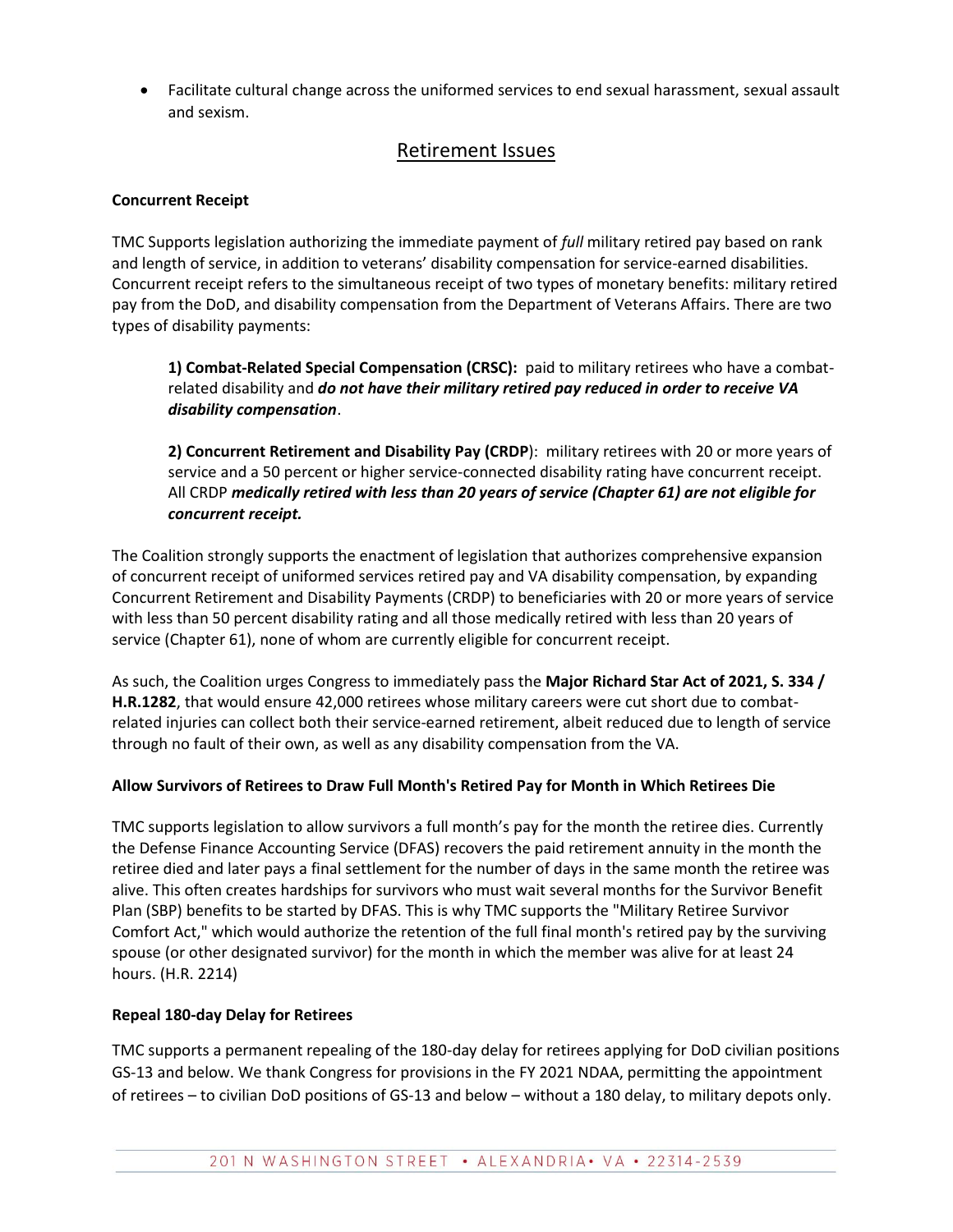This provision expires in three years, and TMC urges Congress to eliminate both the sunset provision and the limitation of appointments to only military depots.

## **Retired Pay Cost of Living Adjustments (COLA)**

TMC urges the Subcommittee to oppose the adoption of a chained Consumer Price Index (C-CPI) computation or any other COLA reductions which would devalue retired service and over time, reduce purchasing power of retired pay, survivor benefits, and disability compensation.

# Guard and Reserve Issues

## **Health Care**

Where once healthcare was considered a benefit for service members, it is now a requirement for service. When the Gulf War started it quickly became apparent that National Guard and Reserve service members could not deploy, because they did not meet medical requirements. Congress responded with a premium-based TRICARE plan for certain Reserve Component (RC) members and then expanded it to take effect for all RC service members with funding slated for FY 2030. Though this is a step in the right direction, it does not solve the problem of healthcare lapses, which occur when multiple duty statuses are used for service. A perfect example of this was when National Guard service members were recently exposed to COVID-19 infected individuals on state active duty orders – while in the line of duty – and yet not all were qualified for TRICARE, post-activation. To account for the necessary coverage for those who serve, we urge Congress to:

- Expand TRICARE eligibility to National Guard and Reserve members at no cost, regardless of duty status, because medical readiness is a requirement for service -- *not* a benefit.
- Expand Tricare Reserve Select (TRS) for USPHS Ready Reserve regardless of duty status by replacing the term "Selected Reserve" with "Uniformed Services." [\(10 USC 1076d\(a\)\)](https://www.govinfo.gov/content/pkg/USCODE-2010-title10/pdf/USCODE-2010-title10-subtitleA-partII-chap55-sec1076d.pdf)
- For federal employees who are Ready Reservists, fund TRS in FY 2022 rather than the delayed funding slated in FY 2030 [\(10 USC 1076d\)](https://www.govinfo.gov/app/details/USCODE-2010-title10/USCODE-2010-title10-subtitleA-partII-chap55-sec1076d).
- Provide TRICARE for early retirement (age 50-60) service members concurrently with receipt of their retirement pay consistent with age 60 Retired Reserve members. (S.829 and HR 1997)

TMC recommends additional funding be authorized and appropriated to enable these important readiness, recruiting and retention related benefits for the National Guard and Reserve.

#### **Retirement**

A major recruiting and retention incentive is the guarantee of a retirement after 20 years of service; something many civilian companies do not offer. As the RCs have become a larger contributing force for national security – at home and abroad – we must ensure their service qualifies for retirement credit. In 2008, Congress recognized that increased reliance on the National Guard and Reserve meant that they were losing 401K contributions with their civilian employers, so they passed early age retirement effective January 8, 2008. While many of the early Iraq-deployed service members separated before becoming retirement eligible, those who remain in service deserve to have their deployments from September 11, 2001 count toward early retirement.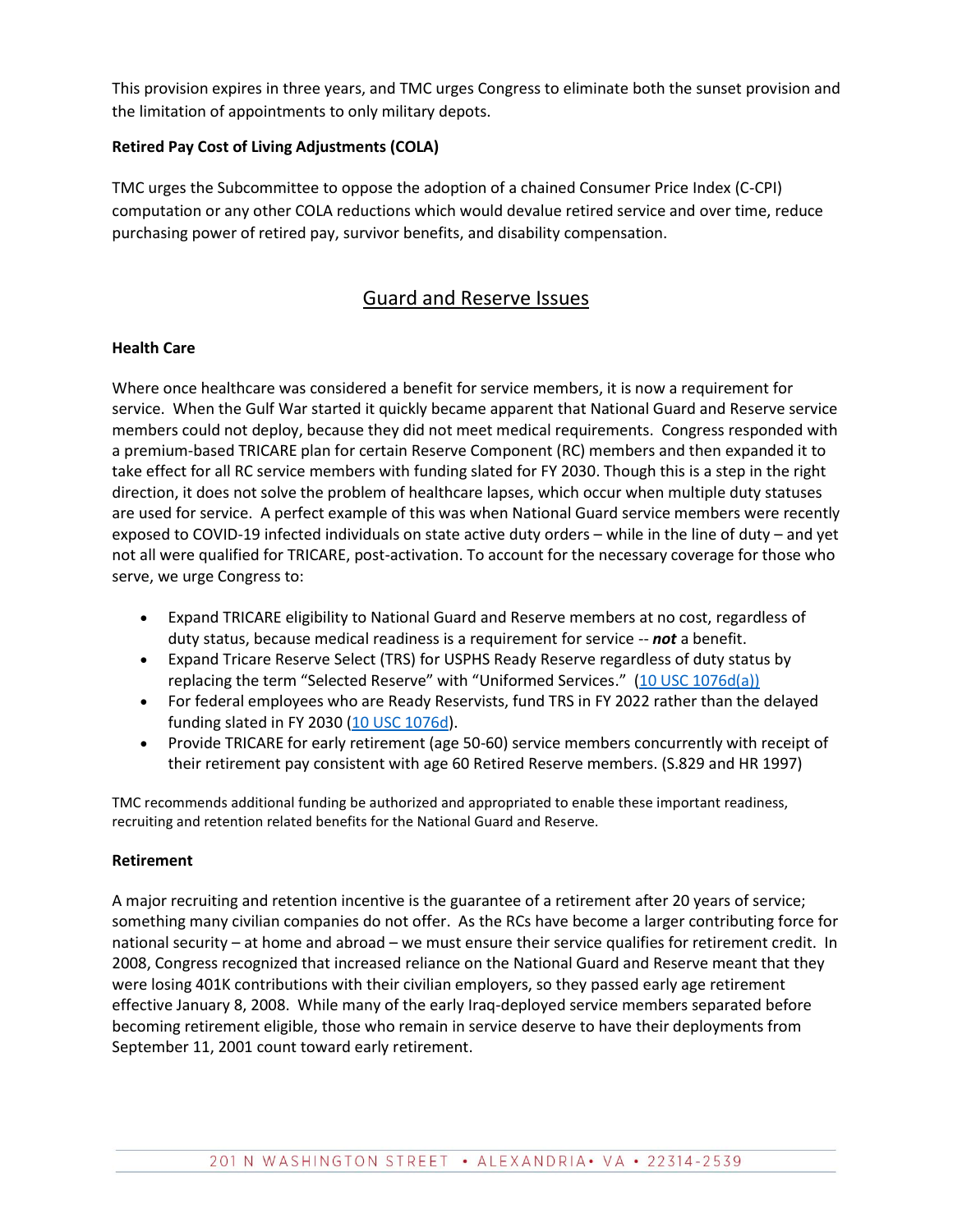Also, if RC members complete inactive duty training (IDT) they should not face arbitrary limits on what counts toward retirement. Finally, Coast Guard and Public Health retirees should not be caught in the middle if a budget does not pass.

To address these retirement issues we ask Congress to:

- Expand the National Guard and Reserve early retirement age service eligibility from January 8, 2008, retroactive to September 11, 2001. [\(10 USC 12731\)](https://www.govinfo.gov/content/pkg/USCODE-2006-title10/pdf/USCODE-2006-title10-subtitleE-partII-chap1223-sec12731.pdf)
- Eliminate annual limits on IDT so all are creditable for retirement. (10 U.S.C. various provisions)
- Change the Coast Guard and Public Health Service retirement account to an accrual account, in the same manner as DoD manages their retirement pay. [\(10 USC 1463\(a\),](https://uscode.house.gov/view.xhtml?req=granuleid:USC-prelim-title10-section1463&num=0&edition=prelim) [1465,](https://www.law.cornell.edu/uscode/text/10/1465) [1466\)](https://www.law.cornell.edu/uscode/text/10/1466)

## **Pay**

Just as with retirement credit, because National Guard and Reserve members train for the mission, deploy for national security, and meet *precisely the same military standards as active duty counterparts*, they should get paid at the same rate for special and incentive pays, to include housing. Therefore, we ask Congress to:

- Provide parity for the Reserve Components, in alignment with the Active Component, in special pay and incentive pay, regardless of RC duty status. [\(37 USC, Subchapter I\)](https://www.law.cornell.edu/uscode/text/37/chapter-5/subchapter-I)
- Eliminate Basic Allowance for Housing (BAH II) for Reserve Component/Transient (RC/T) and provide full BAH prorated for any active duty service performed by the RC.  $(37 \text{ USC } 403(g)(5))$

TMC recommends additional funding be authorized and appropriated to enable these important readiness, recruiting and retention related benefits for the National Guard and Reserve.

# Survivor Issues

#### **Survivor Benefit Plan Open Enrollment**

After almost two decades of advocacy, we are gratified Congress finally eliminated the Dependency and Indemnity Compensation (DIC) offset to the Survivor Benefit Plan (SBP).

When the Social Security offset to the SBP was eliminated in the FY 2005 NDAA, Congress provided for a one-year open enrollment for those who opted out of the SBP. Since 1980, there have been six open enrollment opportunities. Now that the SBP/DIC offset has been eliminated, we ask Congress to authorize an open enrollment period once again.

#### **Improve the Death Gratuity**

The longstanding purpose of the death gratuity has been to provide immediate cash payment to assist eligible survivors of deceased members of the Uniformed Services to meet their financial needs and obligations during the period immediately following a service member's death when the paycheck stops and before other survivor benefits become available.<sup>1</sup>

 $\overline{a}$ <sup>1</sup> [https://militarypay.defense.gov/Benefits/Death-Gratuity/.](https://militarypay.defense.gov/Benefits/Death-Gratuity/)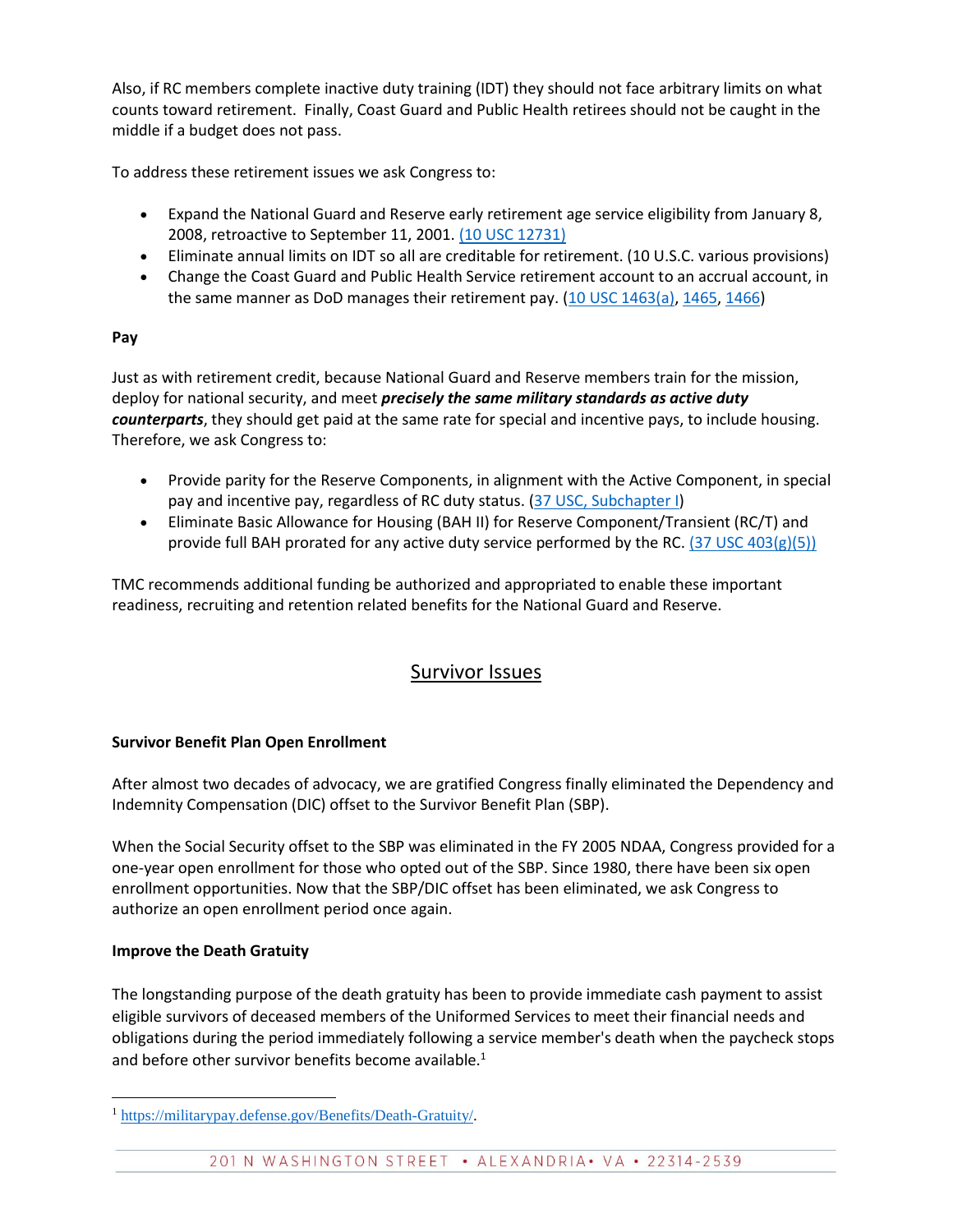In 2007, the law was changed to allow service members to designate anyone, in ten percent increments up to 100 percent, to receive the death gratuity.

Since then, many of our organizations have heard stories from eligible family members who have incurred substantial out-of-pocket funeral expenses since the government can only reimburse a travel voucher and cannot authorize a travel advance.

- We ask Congress to secure a minimum of 50 percent of the Death Gratuity for Defense Enrollment Eligibility Reporting System (DEERS) eligible spouses.
- We also call on Congress to change the name of the Death Gratuity to more accurately reflect its intent, but with a title that is sensitive to the surviving family members.

## **Increase Dependency and Indemnity Compensation (DIC)**

We recognize that the DIC is not in the purview of the Armed Services Committee, but we would be remiss if we didn't go on the record for an increase in DIC. Since 1993, surviving spouses are falling further and further behind in meeting their financial obligations from month-to-month. Many surviving spouses of WWII, Korea and Vietnam are receiving only DIC. These DIC recipients struggle monthly with their budget of \$1,357.56 juggling bills to meet the rising costs in health and dental insurance, housing, utilities, food, clothing and other living expenses. Some receive DIC and minimum Social Security benefits. The struggle to meet financial obligations leads too often to homelessness. Congress must take action to rectify this inequity by increasing the current amount of DIC to a level comparable to other federal employees. Widows from WWII, Korea, and the Vietnam are now in their 60's through 90's. These surviving spouses are in dire need for an increase in DIC. We support **S. 976** and similar legislation in the House to increase DIC from 43 percent (\$1,357.56) to 55 percent.

# Military Families

## **Child Care**

DoD has long recognized the importance of high-quality and affordable child care for service members and their families. While we understand child care challenges are a national issue, especially as a result of the COVID-19 pandemic, ensuring access to affordable and quality child care for military families is a key element in ensuring readiness of the force.

Despite previous action taken by Congress and DoD to address child care accessibility and affordability challenges military families face, we continue to hear reports of long waitlists in some locations as well as trouble finding eligible providers within DoD's fee assistance program, due to strict standards for these providers to participate in the program. As such, we urge Congress to:

- Establish Dependent Care Flexible Spending Accounts. This pre-tax employer-provided benefit is already available to DoD civilians. We ask that our active duty uniformed services also have access to this financial benefit to help reduce the cost of child and adult care expenses.
- Increase funding and eligible providers for the services' child care fee assistance programs. Many military installations across the services face long child care waitlists at Child Development Centers (CDCs), some of which are located in high cost of living regions. By increasing funding and the number of eligible providers for fee assistance, more military families will be served in the community and will better afford civilian child care.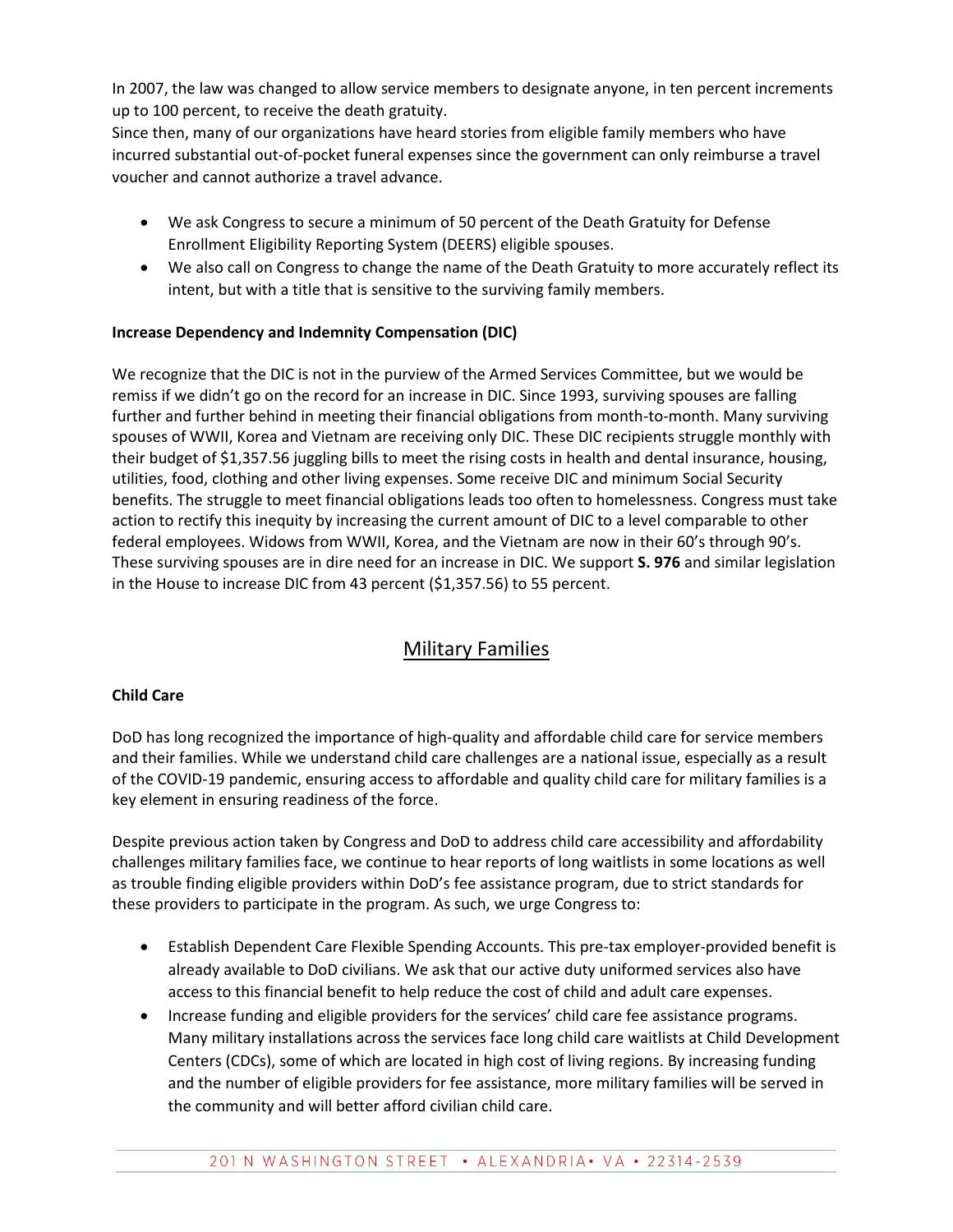Provide funding for public private partnerships outside the installation to increase child care capacity, provide employment opportunities for military spouses, and benefit the local economy. While installations will still need Child Development Centers, commercial leasing of civilian office space for child care centers will increase capacity for DoD child care, benefit local communities, and provide a more cost-effective and efficient alternative to military construction.

#### **Military Privatized Housing**

We thank Congress for the important work you have done over the past two NDAAs to address the deplorable conditions our military families have endured within some military privatized housing projects. We are anxious to see full implementation of all the NDAA provisions so gaps can be identified, and families are able to see what's working and what's not. We are also still waiting for the final four provisions of the Tenant Bill of Rights to be implemented. These provisions provide the "teeth" of the Tenant Bill of Rights and families need them now.

We also urge similar attention and focus be placed on remaining installation family housing, barracks and all other buildings to ensure the safety and good health of the service members, families, Government Civilians and other personnel living and working in them. Thus, we encourage Congress to perform a careful review of the annual funding for repairs, maintenance, and upkeep of all nonprivatized facilities on installations to ensure military readiness and the safety and health of all who live and work on our military installations.

#### **Spouse Employment**

Military spouses consistently face staggeringly high unemployment rates. According to DoD's most recent survey of military spouses in 2019, the unemployment rate was 22 percent which is statistically unchanged from previous years.<sup>2</sup> That picture has become even bleaker due to the pandemic, resulting in 34 percent of previously employed military spouses losing their jobs. $3$ 

While some progress has been made to smooth transferring of licenses over state lines with the establishment of interstate occupation compacts, Congress needs to take a holistic and comprehensive approach to reducing barriers for all spouses seeking employment. This includes incentivizing employers to hire spouses; expansions to the My Career Advancement Account (MyCAA) scholarship program; providing technical support to occupational boards, and state officials on privilege to practice accommodations for military spouses transferring a license; and ensuring spouses working in highdemand fields – such as child care and health care – have access to student loan forgiveness programs.

#### **Food Insecurity**

Many junior military families struggle to make ends meet and put healthy food on the table. While some military families may qualify for the Supplemental Nutrition Assistance Program (SNAP), many more families do not qualify for assistance due to the inclusion of BAH as part of income calculations.<sup>4</sup> Military

 $\overline{a}$ <sup>2</sup> "2019 Survey of Active Duty Spouses (2019 ADSS)." Department of Defense. December 2, 2020. [https://download.militaryonesource.mil/12038/MOS/Surveys/ADSS1901\\_MOS-Briefing-508-Revised.pdf](https://download.militaryonesource.mil/12038/MOS/Surveys/ADSS1901_MOS-Briefing-508-Revised.pdf)

<sup>&</sup>lt;sup>3</sup> "By the Numbers: COVID-19 Impact on Military Families." National Military Family Association. 2021. <https://www.militaryfamily.org/income-loss-unemployment-and-loss-of-childcare-the-military-family-in-pandemic-america/>

<sup>4</sup> "Military Personnel: DOD Needs More Complete Data on Active-Duty Servicemembers' Use of Food Assistance Programs". GAO. July 15, 2016[. Military Personnel: DOD Needs More Complete Data on Active-Duty Servicemembers' Use of Food](https://www.gao.gov/products/gao-16-561)  [Assistance Programs \(gao.gov\)](https://www.gao.gov/products/gao-16-561)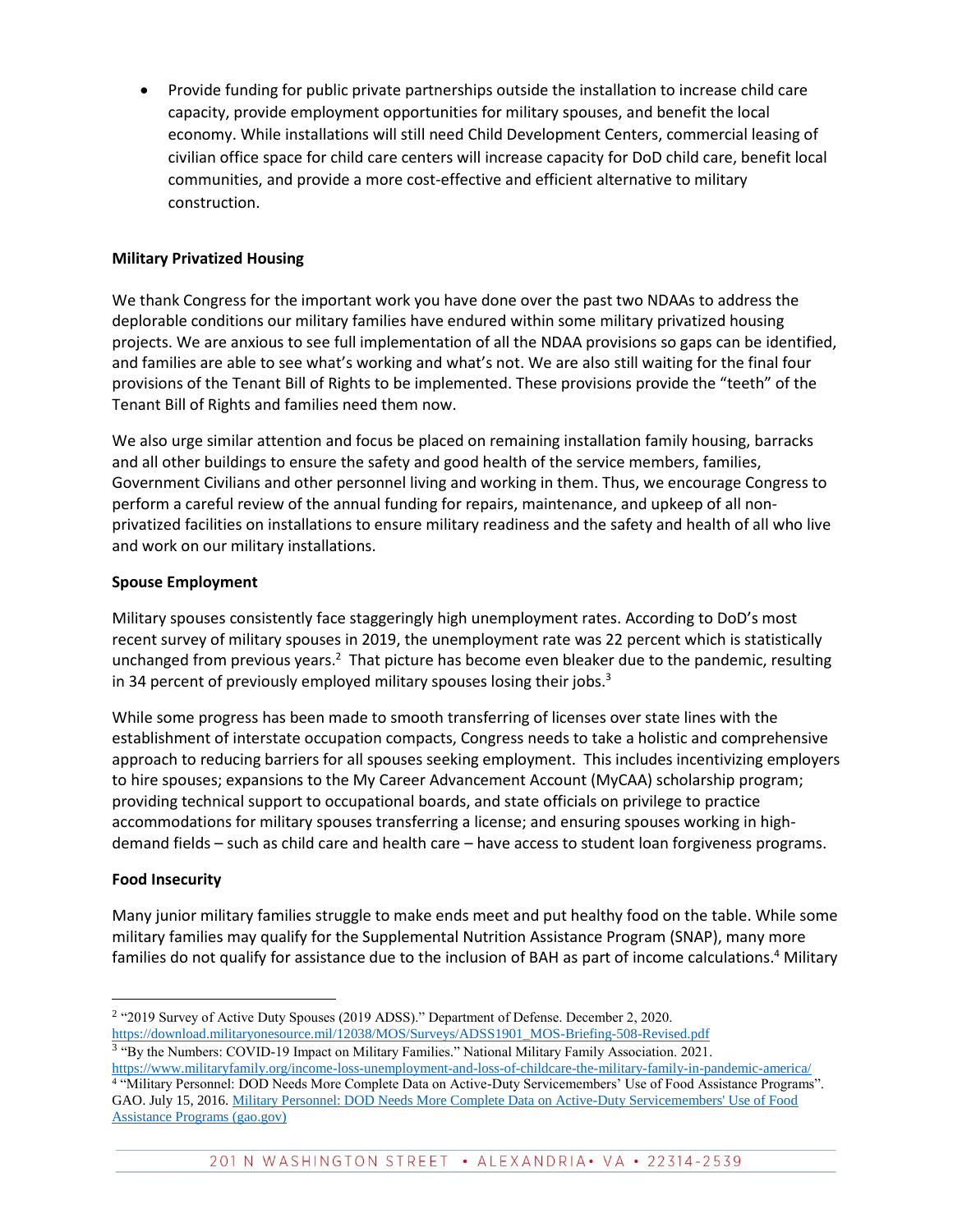families, especially those living in high cost of living areas, often struggle to afford housing as BAH now covers only 95 percent of those costs. Adding to the challenge is the new Blended Retirement System, approved by Congress, which puts a share of retirement planning directly on the service member. To take full advantage of the BRS, service members need to contribute 1 to 4 percent of their basic pay to receive a matching contribution from DoD. Other contributing factors that cause service members to struggle include costs related to frequent moves and a consistently high rate of unemployment among military spouses.

For these reasons, we ask Congress to institute the military family basic needs allowance (BNA) which would provide targeted assistance for those in need. To qualify for BNA, a service member's basic pay, in addition to his/her household size, would have to meet a minimum level of 130 percent of the federal poverty threshold. Providing the service member reports no additional income, the amount of BNA would be the difference between income and the established poverty threshold. Instituting a BNA for military families who meet this threshold would ensure mission readiness and encourage retention of first-term service members who often struggle to put food on the table.

# Military Health Care

TMC understands the goal of the Military Health System (MHS) is to ensure a medically ready force to execute the NDS, and a ready medical force to support our armed forces throughout the world. Additionally, we appreciate the goals of MHS Reform include improved readiness, increased efficiencies, and enhanced access, quality of care and an improved patient experience for beneficiaries. However, we remain concerned that some MHS Reform initiatives have the potential to undermine these goals. TMC is also committed to working with DoD and Congress to ensure fulfillment of the nation's obligations to service members and their families, survivors, and retirees who have served a full career. As such, we ask Congress to:

- Protect the value of the TRICARE health benefit by opposing any legislation or policy change that would disproportionately increase enrollment fees, deductibles, copays/cost shares or the catastrophic cap.
- Conduct an evaluation on the impact of TRICARE copay increases on utilization rates of mental health outpatient visits as well as physical, speech, and occupational therapy visits. Cost sharing for therapies, including mental health care, has more than doubled since 2017 resulting in beneficiaries paying upward of 45% out-of-pocket for these relatively low-cost visits. A course of treatment involves multiple visits and can result in substantial out-of-pocket costs over a relatively short timeframe potentially deterring beneficiaries from adhering to treatment plans. Anecdotal reports indicate some families are deferring care because of the high cost of treatment. It is critical to understand the impact of these copay increases on military family access to care.
- Ensure TRICARE policy is updated to cover new technology and evolving treatment protocols as well as benchmarks established by commercial plans and other government payers. Specifically, we urge Congress to update TRICARE policy to include coverage of non-pharmaceutical pain management treatments such as chiropractic care and acupuncture and provide premium free TRICARE coverage for young adult dependents up to age 26.
- Seek improvements in mental health care access for service members and military families through implementation of a pilot of MHS schedulers for behavioral health appointments,